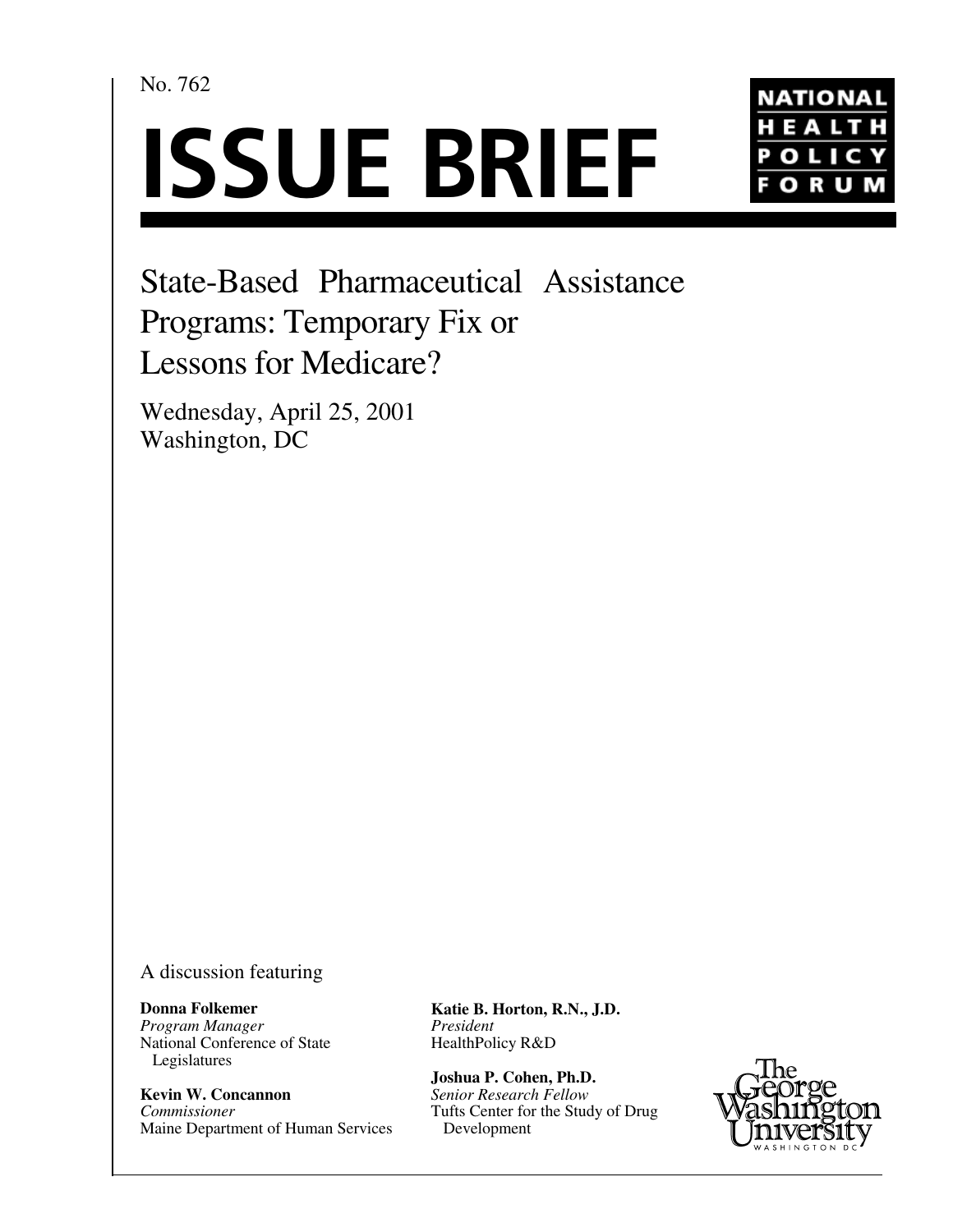# State-Based Pharmaceutical Assistance Programs

The rallying cry for a Medicare outpatient prescription drug benefit reached a fevered crescendo in the 2000 presidential and statewide elections. Despite the furor and the consensus in Congress that something needed to happen, however, agreement on the shape of a federally mandated Medicare drug benefit failed to emerge. Early this year, President Bush announced guidelines for his Immediate Helping Hand Program —an interim Medicare prescription drug assistance program that most observers have concluded was "dead on arrival." So the states, as they have done in the past, continue to take action. Now, however, the number of states involved has grown and their approaches to the programs have diversified. Going beyond the traditional assistance programs, states are trying their hands at group purchasing, price controls, and discount programs.

Over the past two years, more than one-half of the states have established some type of prescription drug assistance program for the elderly. While some of these state programs are more robust than others, they all seek to help meet a particularly difficult challenge —providing prescription drug coverage for Medicare beneficiaries.

The desire to establish such a benefit is not new. Ever since 1969, efforts have been under way to provide this benefit for Medicare beneficiaries. However, while interest has ebbed and flowed over the years, federal legislators have yet to enact such a provision. In the meantime, others have been trying to pick up the slack: the pharmaceutical industry through its patient assistance programs; the private marketplace through retiree health benefits, Medigap policies, and Medicare risk plans; and the states through Medicaid<sup>1</sup> and state pharmaceutical assistance programs.

As prescription medications have comprised an increasing portion of the expenditures for health care, federal interest in enacting a Medicare outpatient prescription drug benefit has come once again to the fore. Politically, the stakes are high; a mid-term election is just around the corner. Consensus on how best to proceed appears to be elusive, however. Most of the current federal proposals fall into four general categories: (*a*) a stand-alone Medicare drug benefit, (*b*) insurance approaches with premium support, (*c*) price controls, and (*d*) state block-grant programs. It is likely that each one of these would affect the various statebased programs differently.

While the states keep one eye focused on Washington, D.C., they must keep the other on their own capitols and pocketbooks. States are finding it harder than ever to provide pharmaceutical assistance—the economy is slowing, Medicaid budgets, including prescription drug line items are exploding, and some Medicare health maintenance organizations that provide prescription drug coverage are pulling out of selected markets.

In a February 8, 2001, article, "Slowing Economy Forces Governors to Trim Budgets," the *New York Times* reported that,

with a swiftness that has taken many governors by surprise, the slowing economy has sharply reduced state tax revenues in the last few weeks, forcing a growing number of states around the South and Midwest to cut their budgets for the first time in a decade. . . . Coming at the same time as a steep increase in Medicaid costs, the budget reversals mean that the days of bold new programs and tax cuts are over in many states.

What does this portend for the state pharmaceutical assistance programs? Even with reserve funds that states have accumulated, rising prescription drug costs, increasing numbers of elderly patients, and decreasing state tax revenues spell danger for these programs.

# **ISSUE BRIEF**/No. 762

**Analyst/Writer:** Robin J. Strongin, *Consultant*

#### **National Health Policy Forum** 2131 K Street, NW, Suite 500 Washington, DC 20037 202/872-1390 202/862-9837 (fax)

nhpf@gwu.edu (e-mail) www.nhpf.org (Web site) **Judith Miller Jones,** Director

**Karen Matherlee,** Co-Director **Judith D. Moore,** Co-Director **Michele Black,** Publications Director

**NHPF** is a nonpartisan education and information exchange for federal health policymakers.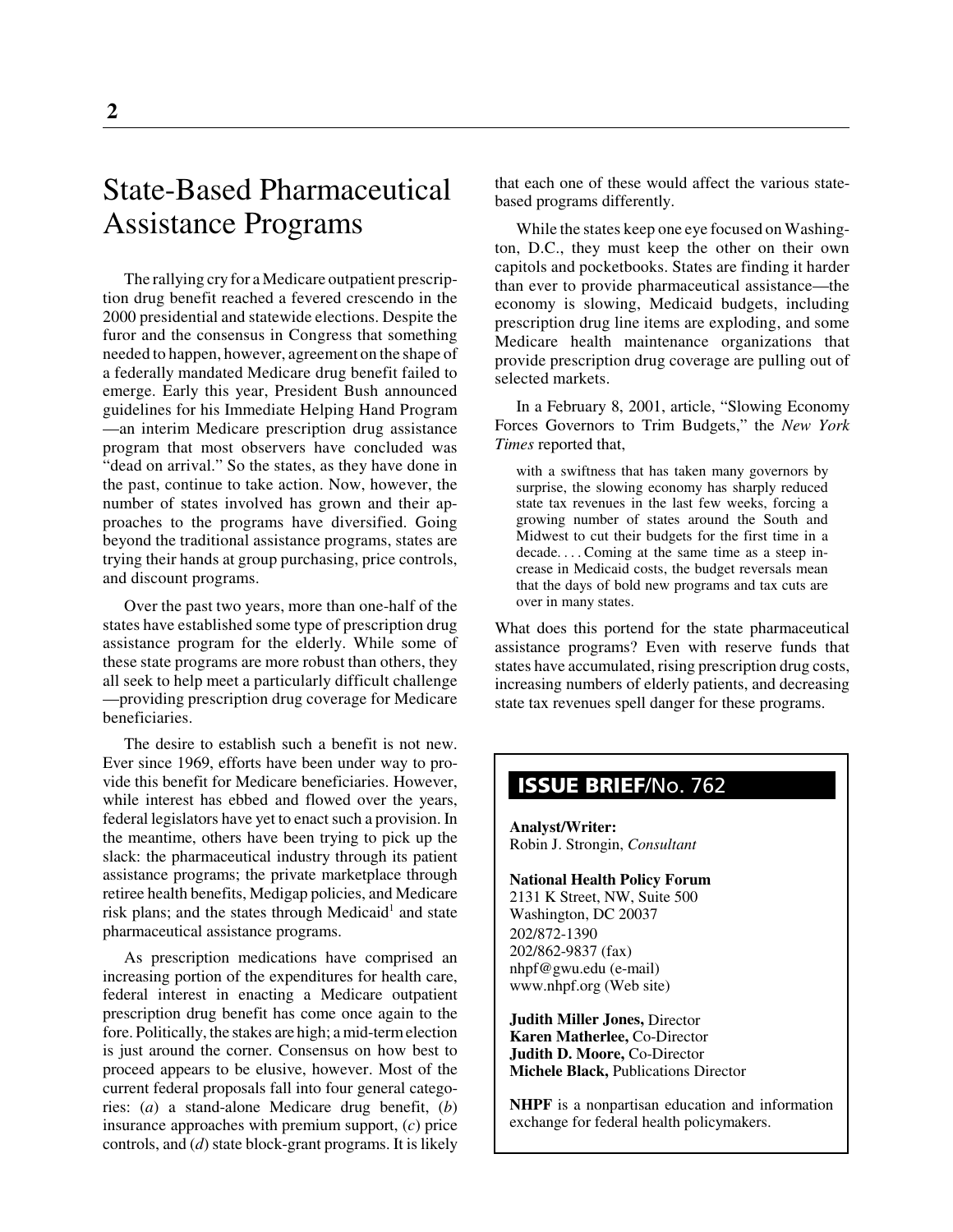# **STATE PHARMACY PROGRAMS: FACTS AND FIGURES**

As of January 2001, 26 states had authorized some type of pharmaceutical assistance program. States have been creating such programs for low-income elderly or disabled persons since 1975. According to a report issued in September 2000 by the U.S. General Accounting Office (GAO), in 1999, 14 states operated 18 state-funded pharmacy assistance programs serving more than 760,000 enrollees.2 While New Jersey, New York, and Pennsylvania enrolled the most people overall in their programs that year and accounted for 71 percent of all enrollees, the Rhode Island program enrolled the largest percentage of Medicare beneficiaries in the state.

Drug assistance programs span a wide range in their benefit design, eligibility requirements, funding mechanisms, and cost controls. According to the National Conference on State Legislatures (NCSL):

- Twenty-two states have enacted laws to create programs; four other programs have been created by executive branch action only.
- Twenty-four state programs are in operation<sup>3</sup>; an enacted law in Kansas and an agency program in Iowa are not yet in operation.
- Twenty states provide a direct subsidy using state funds; Missouri provides a subsidy only by a yearend tax credit.
- Five additional states (California, New Hampshire, Iowa, Washington, and West Virginia) have recently created programs that offer a discount only (no subsidy) for eligible or enrolled seniors.

In summing up last year's frenzied activity in the states, the NCSL's February 9, 2001, report, *Prescription Drug Discount, Rebate, Price Control and Bulk Purchasing Legislation, 1999-2000,* indicated that

some states have adjusted eligibility for Medicaid, with its prescription benefit, to cover additional people. A relatively new trend focuses on statewide programs aimed at achieving substantially lower pharmaceutical prices for broader categories of consumers. Generally these bills seek to use Medicaid-style rebates, other discount rates or current 'lowest available price' as a basis for a retail price, instead of providing a direct state-funded subsidy. A new law in Maine and proposals in several additional states also called for state price controls that would apply to public consumer purchases.

Table 1 (see page 4) summarizes much of the past year's nontraditional prescription assistance program activities undertaken by states.

# **STATE RX PROGRAM PARAMETERS**

While no two state programs are alike, they all must deal with similar issues of design, administration, and funding. As states begin the very difficult task of bringing new programs to life, officials look to veteran programs for lessons learned. Although there is much to share, each state must still consider its own set of circumstances. Each state has a unique elderly (and/or disabled) population distribution (that is, percentage of low-income, percentage with retiree health benefits that covers prescription drugs) a unique set of economic considerations, a unique market environment (that is, number, if any, of Medicare risk plans), and a unique political apparatus.

The challenge for states, of course, is to provide a pharmacy assistance benefit to a targeted population while keeping within budget (which, by way of comparison, is very small relative to state Medicaid budgets). All states must consider the following as they began to build their programs<sup>4</sup>:

- Eligibility criteria (age and income).
- $\blacksquare$ Cost-sharing/cost management arrangements.
- $\blacksquare$ Program administration/delivery systems.
- $\blacksquare$ Marketing and outreach.
- Funding.

## **Eligibility Criteria**

The biggest determinants of program eligibility are age and income. Drug assistance programs typically are targeted towards the elderly (65 years of age and older) and the disabled. Income limits (which are distinguished between individual limits and married or household limits) vary, for instance, from 100 percent to well over 200 percent of the federal poverty level for a single person.<sup>5</sup> In order not to exclude individuals, some states allow income limit exceptions for people with drug expenditures exceeding a certain percentage of their income. Income thresholds are generally adjusted each year to account for cost-of-living adjustments to Social Security income. For some programs, however, the Social Security cost-of-living adjustment issue has been problematic in that beneficiaries have had to leave the program.

## **Cost-Sharing–Cost-Management Arrangements**

Plans use several methods to manage costs and utilization. The most common are copayments and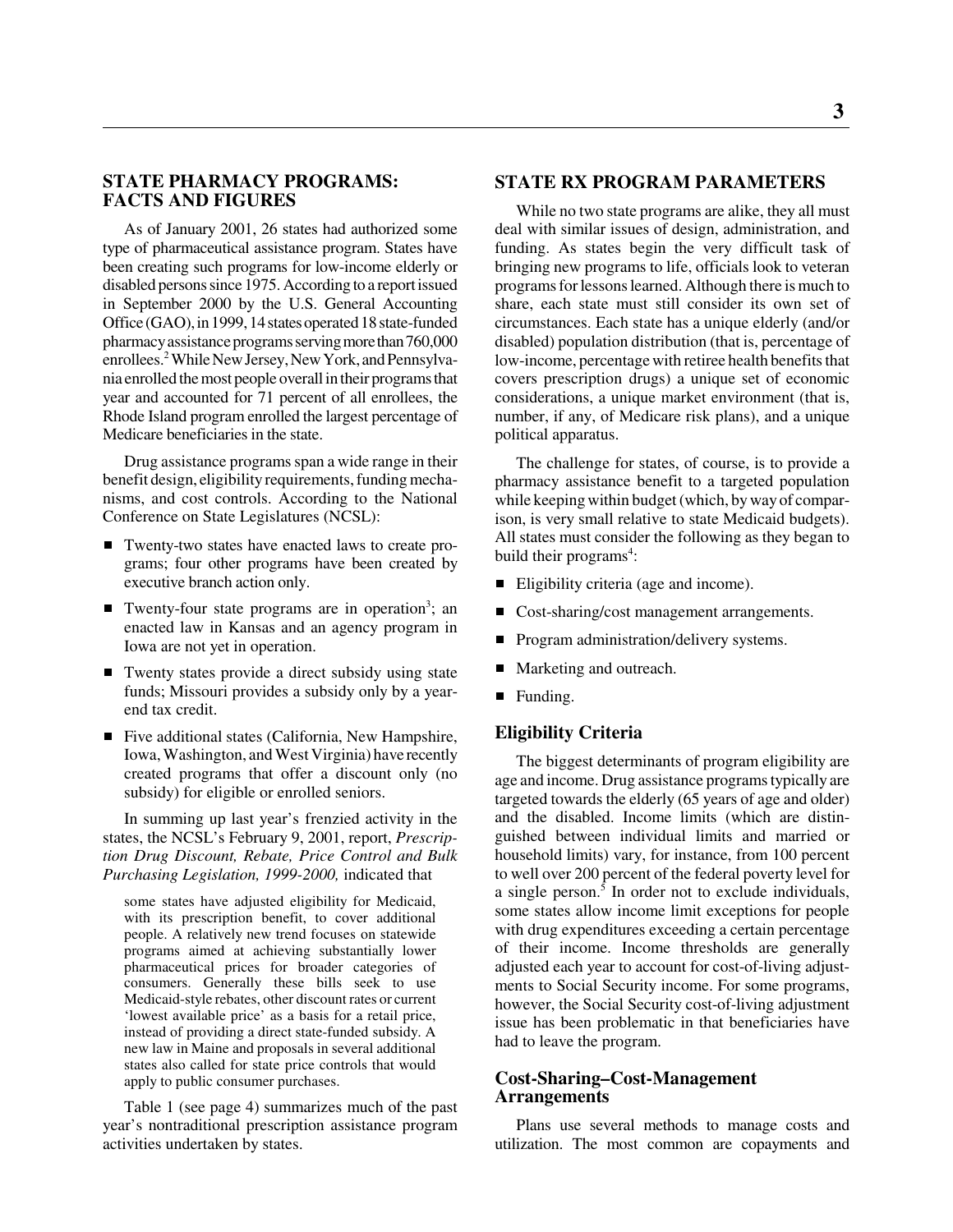# **Table 1 Prescription Drug Discount, Rebate, Price Control, and Bulk Purchasing Legislation 1999–2000**

| <b>Description of Policy for Prescription Drugs</b>                                                                                                     | States with Bills or Laws, 1999-2000                              |
|---------------------------------------------------------------------------------------------------------------------------------------------------------|-------------------------------------------------------------------|
| Medicare elders/disabled eligible for discount prices<br>based on Medicaid rates                                                                        | AZ, CA, CT, CO, FL, MA, MD, ME, MN, MO,<br>NH, OH, RI, VT, WA, WI |
| Seniors eligible for discount prices based on<br><b>Federal Supply Schedule</b>                                                                         | AZ, IL, PA, VT                                                    |
| Broader public use of federally qualified health centers<br>(FQHCs obtain prescription drugs at discounts similar to<br>the best Medicaid rebate rates) | CT, RI, VT                                                        |
| State bulk purchasing to achieve greater price discounts<br>for all eligible groups                                                                     | AZ, CA, FL, MA, ME, NH, NY, OR, RI, VT, WA                        |
| State "buyer's clubs" (nonlegislative, via governors'<br>offices)                                                                                       | IA, ME, NH, VT, WA, WV<br>(executive initiatives)                 |
| State coordination of pharmaceutical industry free/<br>charity programs                                                                                 | MA, NH                                                            |
| Advertising costs disclosed to the state                                                                                                                | PA                                                                |
| Price controls or state maximum prices                                                                                                                  | AZ, CA, CT, ME, MI, NJ, NY, OH, PA, VT                            |

*Source: National Conference of State Legislatures,* Prescription Drug Discount, Rebate, Price Control and Bulk Purchasing Legislation, 1999-2000, *2; accessed February 9, 2001, at http://www.ncsl.org/programs/health/drugdisc.htm.*

coinsurance, both a form of beneficiary cost-sharing. The level of cost-sharing, however, varies from plan to plan, and is different for brand and generic drug products. Some programs use benefit caps (usually annual caps), premium payment, and enrollment fees. Again, there is wide variation across programs. Almost all the state prescription drug assistance programs rely on manufacturer rebates (typically calculated on terms similar to Medicaid rebates) to offset costs. Other cost management methods employed by some programs include limiting the number of prescriptions per month, limiting the supply dispensed, covering drugs for certain conditions only, covering only maintenance drugs, and using mail order services. Very few states use deductibles and most programs offer first-dollar coverage.

The GAO study notes that, unlike private insurance, state-run drug assistance programs "generally do not use formularies to limit coverage to specific products within a given therapeutic class." However, as mentioned above, some states do restrict coverage to particular types of drugs (that is, maintenance drugs or drugs to treat specific conditions.)

#### **Program Administration-Delivery Systems**

One particularly challenging issue facing program administrators involves encouraging program participation while increasing efficiencies, given the limited resources typically available for state assistance prescription drug programs. Just as it has plagued other assistance programs for other populations, the stigma or perceived stigma affiliated with a low-income program, has been, according to some plan administrators, a deterrent to beneficiary enrollment. According to the GAO study,

Program administrators in some states said that their legislature created drug assistance programs that are administered separately from Medicaid to avoid any association with such perceived stigma. An official in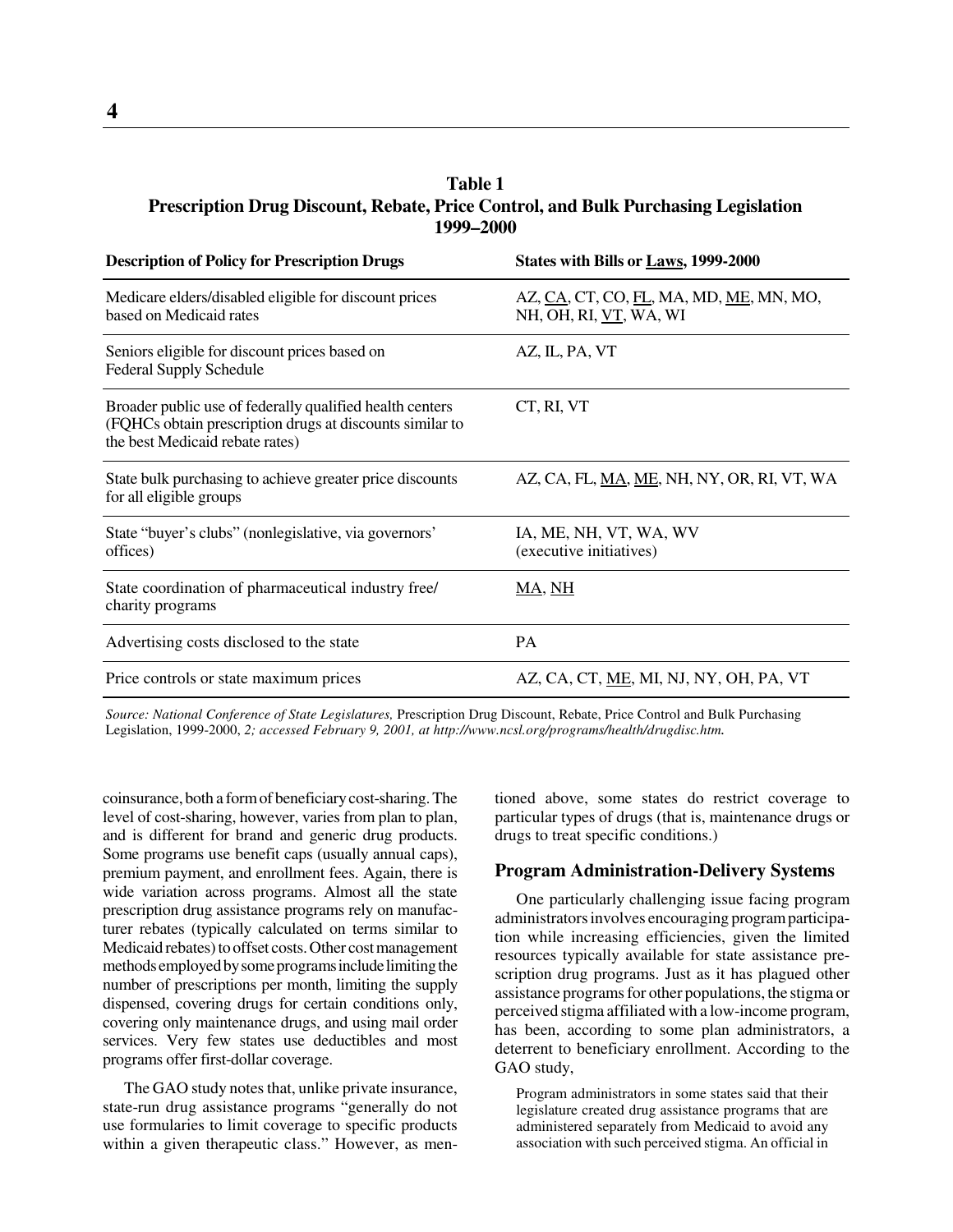one state said that the drug assistance program is regarded favorably by the public because it is distinct from the Medicaid program.

The trade-off is that, in administering two separate programs—Medicaid and a distinct state assistance prescription drug program—economies of scale are lost. This is particularly troublesome where duplicative program functions, such as eligibility determination, the processing and payment of claims, and coordination of benefit payment when a beneficiary has other drug coverage, could be avoided.

On the other hand, states have been creative. Some have run the prescription drug assistance program as a separate program but have tapped in to their Medicaid administrative systems, while others have linked with different state senior assistance programs, most notably rent or property tax assistance. Many of the agency administrators report using contractors to assist with program functions, particularly in the cases of eligibility determination and claims processing.

#### **Marketing and Outreach**

In addition to the stigma problem, administrators have found potential beneficiaries to be unaware of the program. In order to create increased awareness, some plans have undertaken outreach programs, designed to bolster participation.

#### **Funding and Budget Levels**

Budget levels for the state prescription drug programs vary, but all are small, relative to state Medicaid programs. Most are funded by legislative appropriations from states' general revenues and others are funded by lottery funds, tobacco settlement funds, or cigarette taxes. In the case of Vermont and Maine, one component of the assistance program is run through a Section 1115 Medicaid waiver; essentially a vehicle for a discount program with no additional federal (or state) money involved. (See glossary at the end of the paper for a further explanation of the waiver.)

#### **POLICY QUESTIONS**

Several important policy questions for both federal policymakers and state officials to consider include the following:

■ How would a federal Medicare prescription drug benefit affect a state program and the beneficiaries it serves? How are states planning for a transition, so that beneficiaries maintain access to their medica-

tions? Would it be the intent of a federal benefit to put a state program out of business?

- How would a federal Medicare prescription drug benefit affect state Medicaid expenditures? Should there be some trade-off of responsibilities if states would see significant reductions in spending?
- If the debate in Congress over a Medicare prescription drug benefit stalls or fails to result in a federal solution, is it likely that states will continue on a separate path?
- Could state-based assistance programs, if expanded, be sufficient to cover those Medicare beneficiaries without prescription drug coverage? (State programs cover approximately 800,000 elderly/disabled persons, but experts estimate that between six and nine million Medicare beneficiaries "need" coverage based on their income and health status.) What additional program expansions might be needed? How should they be structured? How should they be funded?
- When it comes to simplifying eligibility processes and improving marketing and outreach, what lessons can be drawn from states' experiences with programs for women and children?
- What is the effect of various cost-sharing arrangements on beneficiary enrollment?
- As states move beyond the more traditional state pharmaceutical assistance programs and experiment with more creative options, such as group purchasing arrangements, price controls, and discount programs (either as supplements to existing programs or as stand-alone options), how might these new strategies play out over time?
- How should these state-based programs be evaluated?
- What efforts are being (or should be) undertaken to measure increased quality of care, better outcomes, and decreased medication errors, as a result of the establishment of these programs?
- What affect will the recent reimportation legislation, (if implemented) have on state programs?

#### **THE FORUM SESSION**

**Donna Folkemer,** a program manager with the National Conference of State Legislatures, will open the session with an overview of state pharmaceutical assistance programs. Folkemer, who specializes in Medicaid, prescription drug, and disability issues at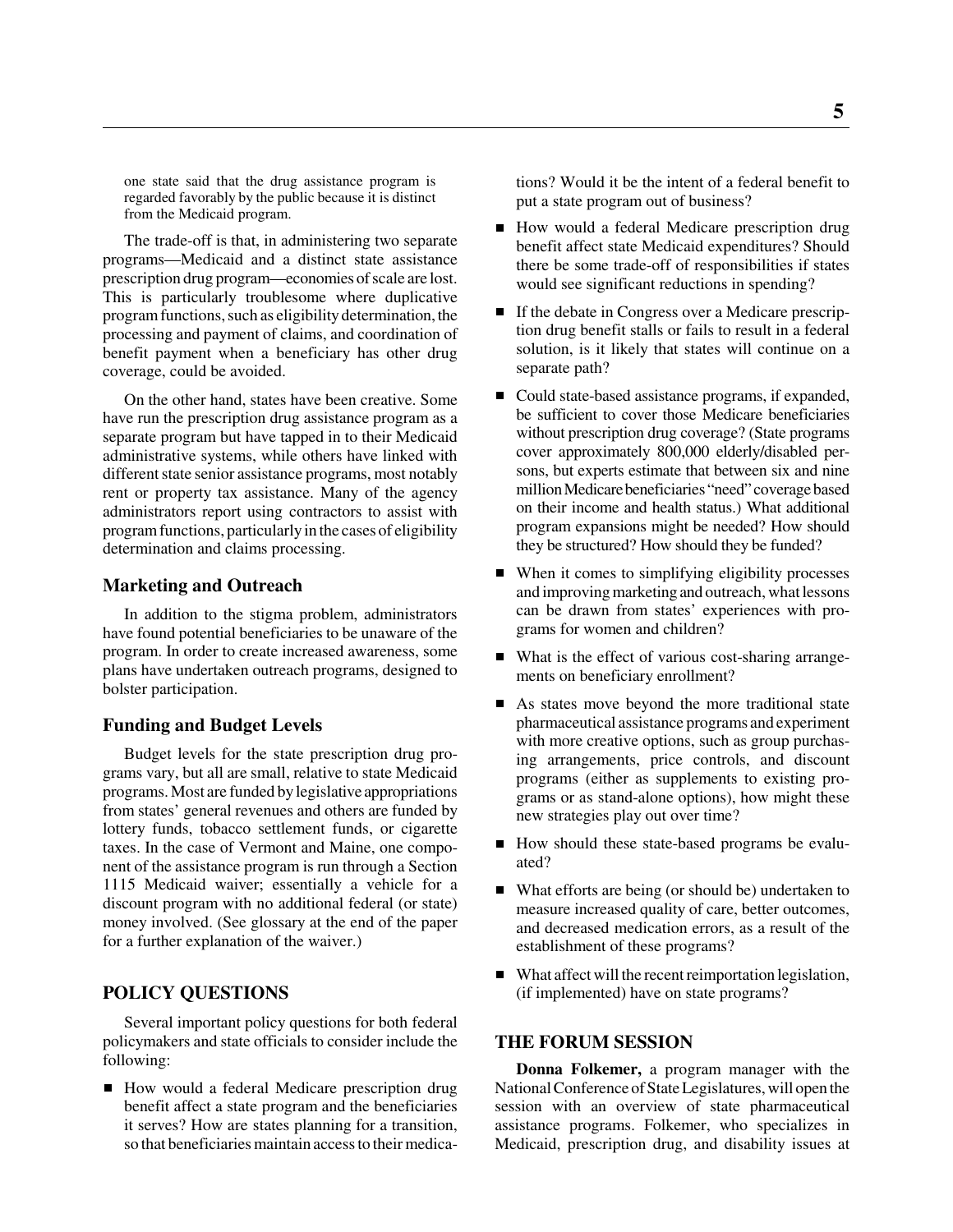NCSL, will provide an inventory of state activity, comparing and contrasting some of the older programs with new approaches. **Kevin W. Concannon,** commissioner of the Maine Department of Human Services, will follow with a description of the activities that have occurred in Maine. He will focus on the state's older pharmaceutical assistance plan, its waiver, its interaction with Medicaid, and its first-of-a-kind "Maine Rx" law, which seeks to control the price of prescription drugs.

To broaden the discussion, **Katie B. Horton, R.N., J.D.,** president of HealthPolicy R&D, will present alternative options for establishing state pharmaceutical programs, and **Joshua P. Cohen, Ph.D.,** a senior research fellow with the Tufts Center for the Study of Drug Development, will provide a marketplace scan, reviewing the impact of these programs on pharmaceutical manufacturers, chain drug stores, and pharmaceutical benefit managers. In addition, Cohen will discuss the "big picture," evaluating how well these assistance programs reduce the prescription drug coverage gap.

# **GLOSSARY OF TECHNICAL TERMS**

*Drug Formulary*—A list of prescription medications that are preferred for use by a health plan and that may be dispensed through participating pharmacies to covered persons. This list is subject to periodic review and modification by the health plan. A plan that has adopted an "open or voluntary" formulary allows coverage of both formulary and nonformulary medications. A plan that has adopted a "closed, select or mandatory" formulary limits coverage to those drugs in the formulary.6

*Medicaid Rebates*—The Omnibus Budget Reconciliation Act (OBRA) of 1990 established the Medicaid rebate program. The basic formula requires that, in exchange for having their product(s) reimbursed (that is, included on the formulary), pharmaceutical manufacturers rebate to the states the greater of (*a*) 15.1 percent of the average manufacturer price (AMP) paid by wholesalers for brand-name drugs that Medicaid beneficiaries purchase as outpatients or (*b*) the manufacturer's "best price." The best price is the lowest price offered to any other customer, excluding Federal Supply Schedule prices and prices to state pharmaceutical assistance programs. Similarly, manufacturers pay a rebate equal to 11 percent of the AMP on generic and over-the-counter drugs. The January 1996 Congressional Budget Office study, "How the Medicaid Rebate on Prescription Drugs Affects Pricing in the Pharmaceutical Industry," noted that

If a brand-name drug's AMP increases faster than the inflation rate, an additional rebate is imposed so that manufacturers cannot offset the basic rebate by raising their AMP. The additional rebate is equal to the difference between the current AMP and a base-year AMP increased by the inflation rate as measured by the consumer price index.

*Medicaid 1115 Waivers*—Medicaid (Title XIX of the Social Security Act) contains two types of waiver authorities: program and demonstration. Program waivers give states program flexibility in two specific areas—alternative delivery and financing and homeand community-based long-term care—while demonstration waivers offer opportunities for experimentation and research.

Traditional Section 1115 waivers, while vehicles allowing for significant departure from program rules, are time-limited and subject to evaluation. An additional challenge to states considering Section 1115 waivers is the OMB regulation that they must be budget neutral. Nevertheless, states have been using Section 1115 waivers to address the growing burdens of the Medicaid populations. For example, Oregon has set priorities on services and expanded its Medicaid base, while Arizona has capitated its Medicaid population and Hawaii has pooled its Medicaid beneficiaries and uninsured residents into one managed care plan.<sup>7</sup>

The  $1115$  waiver that Vermont received<sup>8</sup> for its pharmaceutical assistance program is very different from what is traditionally thought of as an 1115 waiver. It is essentially a vehicle for a discount program with no federal or state money involved. In Vermont, the waiver, which is used in tandem with other elements of Vermont's prescription drug assistance program, works as follows:

Medicare beneficiaries not eligible for Vermont's traditional subsidy program (up to 150% of poverty) or any individuals with an income below 300% of poverty and no drug coverage can sign up for the Medicaid waiver program, called the Pharmacy Discount Program. When an eligible person goes to the drug store, she pays the price Medicaid would pay for the drug minus the average Medicaid rebate amount of about 15%. (This percentage would change annually.) For example, for a drug that Medicaid pays \$100, the eligible individual would pay \$85 as her "co-pay"and the state would reimburse the pharmacist the remaining \$15 from the rebates it receives from manufacturers. The beneficiary's discount is reduced by \$3.00 for each of her first eight prescriptions to cover an enrollment fee of \$24 per person. The benefit the enrollee receives varies by drug. A fact sheet from Vermont, for example, indicates that Paxil costs \$77.89 retail and under the Vermont program, the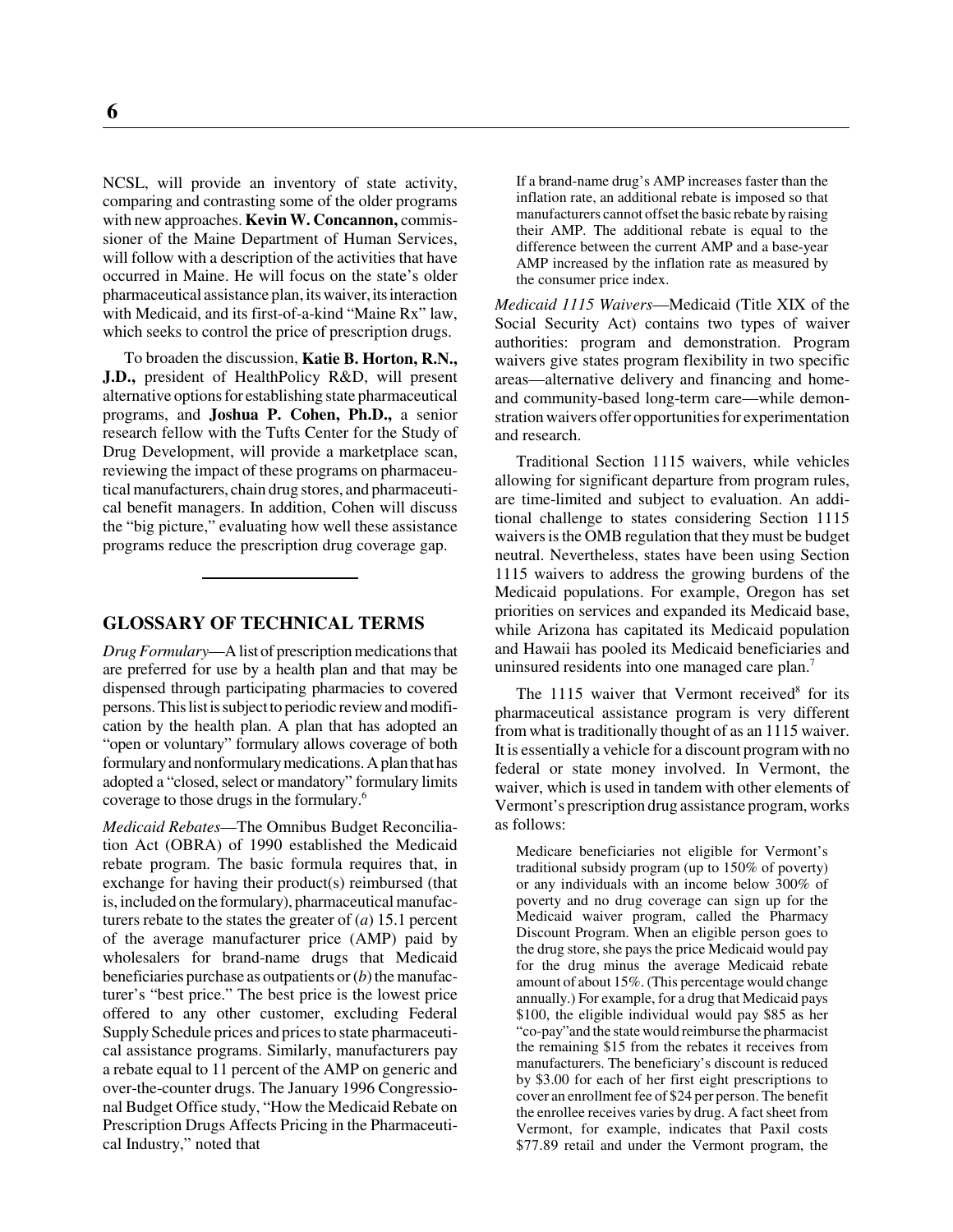enrollee pays \$56.56 (the Medicaid price less the 15% rebate.) This represents, for this particular drug, a savings to the enrollee of about 27% off the retail price.<sup>9</sup>

The Vermont waiver compels manufacturers to pay rebates (since the program is run through Medicaid and rebates are required by law in Medicaid), it holds the prices of drugs to the Medicaid price, and the retail pharmacists are "made whole" up to the Medicaid payment level by the rebate payment they receive. Under this waiver, neither the federal government nor the state assumes any additional costs.

The Pharmaceutical Research and Manufacturers of America (PhRMA) has filed a complaint against the Health Care Financing Administration (HCFA) in the U.S. District Court, stating that HCFA's waiver approval violates federal Medicaid law.

The Secretary of the Department of Health and Human Services [Shalala] and the state of Vermont have, in effect, made an 'end run' around existing federal law by creating a new 'government' program with no government cost, but paid for solely by private manufacturers. By doing so, the Secretary has clearly exceeded her authority.<sup>10</sup>

Analysts have called this waiver approach "very creative" and were surprised when HCFA approved this type of waiver. Word about the waiver option has gotten around fast and many states are considering this approach. Some analysts are of the opinion that this is the tip of the waiver iceberg, if it holds up in court.<sup>11</sup>

*Medigap Rx Plans*—Beneficiaries have purchased supplemental insurance (referred to as Medigap policies) since the inception of the Medicare program as a way to protect themselves against costs not covered by the program (for example, outpatient prescription drugs). Medigap insurance is specifically designed to supplement Medicare's benefits and is regulated by federal and state law. Until the passage of OBRA 1990, however, the Medigap market lacked standardization among the benefits sold, creating confusion among consumers. The Medigap provisions in OBRA 1990, which became effective on July 30, 1992, required all new Medigap policies to conform to one of ten standardized sets of benefits, or plans. These range from Plan A, the basic benefit package, to Plan J, which provides the greatest coverage.

Among other things, OBRA 1990 enabled beneficiaries to make informed choices about the benefits they were purchasing. One of those benefits was outpatient prescription drug benefits. Plans H, I, and J offer prescription drug benefits. The costs of these plans are

high in comparison to other plans (in part, to compensate for adverse risk selection), and the coverage is quite limited.<sup>12</sup>

#### **ENDNOTES**

1. Certain low-income Medicare beneficiaries (qualified Medicare beneficiaries, or QMBs), receive assistance from Medicaid for payment of Medicare cost-sharing charges, such as premiums, deductibles, and coinsurance. These beneficiaries include the elderly with incomes below the federal poverty line who are not Medicaid beneficiaries. In some states, however, QMBs could be full Medicaid beneficiaries; it depends on where the state sets its Medicaid income eligibility limits. For Medicare beneficiaries with incomes between 100 percent and 120 percent of poverty (specified low-income Medicare beneficiaries, or SLMBs), Medicaid pays only the Part B Medicare premium. Therefore, although Medicaid will pay the coinsurance charges for the limited outpatient drugs covered by Medicare (for QMBs), as well as Part B premiums for both QMBs and SLMBs, most QMBonlys and SLMB-onlys do not have access to Medicaid's outpatient drug benefit.

2. U.S. General Accounting Office (GAO), *State Pharmacy Programs: Assistance Designed to Target Coverage and Stretch Budgets* (GAO/HEHS-00-162), September 2000, 4.

3. However, some of these programs (for example, Nevada's) that were scheduled to begin on January 1, 2001, have not yet begun to provide benefits.

4. Much of this information is taken from the GAO September 2000 study and the National Conference of State Legislators' Web site, http://www.ncsl.org.

5. For some discount-only programs, there are no limits.

6. National Pharmaceutical Council, *Pharmaceutical Benefits under State Medical Assistance Programs,* December 1998.

7. Karen Matherlee, "Walking a Tightrope between Research and Policy: The Medicaid and Medicare Waiver Processes," National Heath Policy Forum Issue Brief No. 632, Washington, D.C., October 29, 1993.

8. Maine also recently received a Section 1115 waiver that is similar to Vermont's. Maine's waiver was approved in 10 days, immediately before the administration changed. For a full description, see State of Maine, "Maine Prescription Drug Discount Waiver," January 5, 2001; available at http:// janus.state.me.us/dhs/waiverreq.pdf.

9. Donna Folkemer, telephone conversation with author, March 14, 2001.

10. For more detail, see Pharmaceutical Research and Manufacturers of America, "Why HCFA's New Waiver Approval Violates the Medicaid Law"; available at http:// www.phrma.org/policy/statelevel/hcfa/.